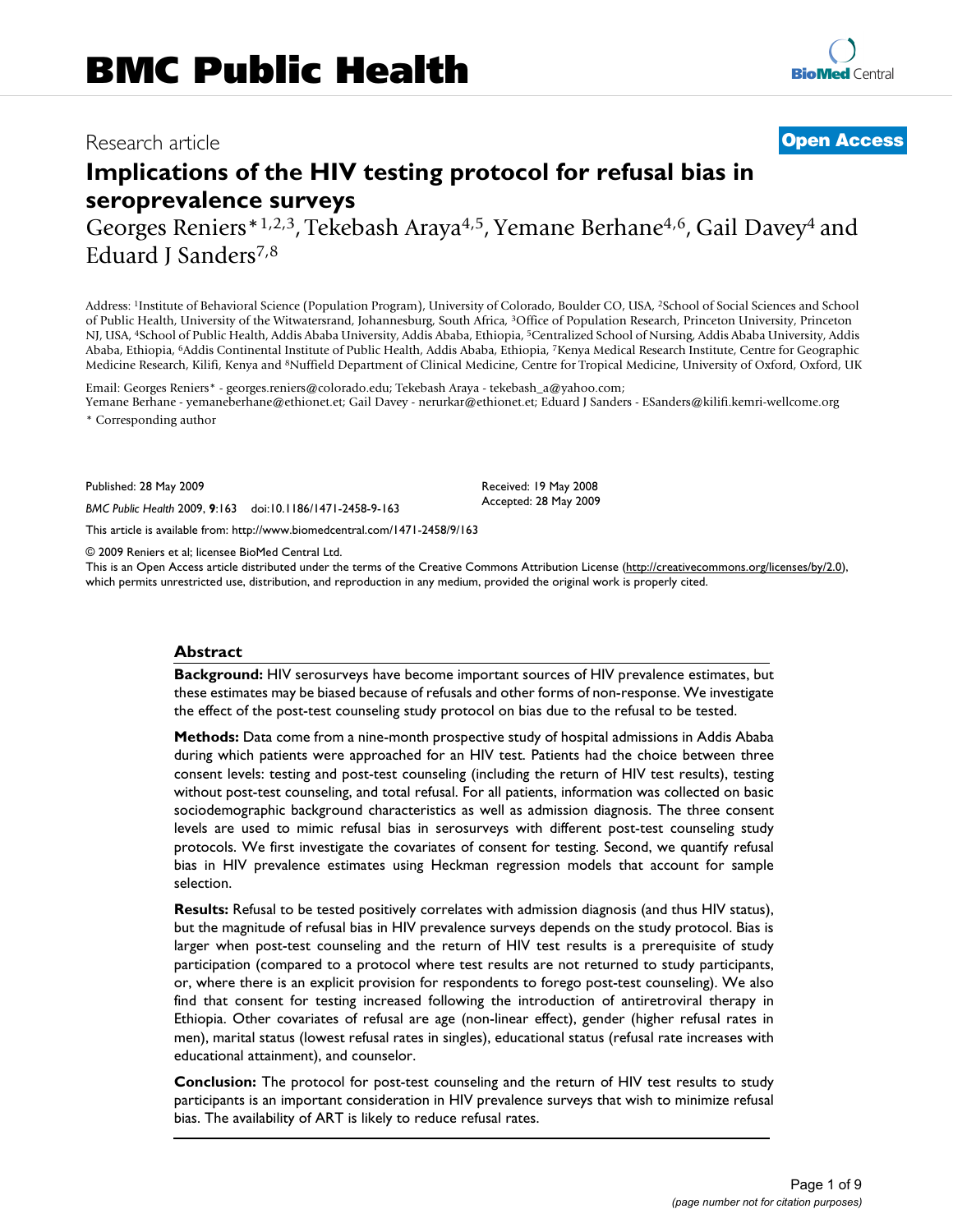# **Background**

Progress in medical technology has brought rapid HIV testing within reach of nationally representative surveys. This has generated new prospects for resolving bias in HIV prevalence estimates based on antenatal clinic (ANC) sentinel surveillance data, or, for providing a new gold standard for HIV prevalence estimates altogether [\[1-](#page-8-0)[5](#page-8-1)]. However, data from population-based surveys are also subject to bias due to the exclusion of high risk groups from the sampling frame, and non-response because of population mobility and refusal. The association between mobility and HIV infection has been documented extensively [[6-](#page-8-2)[9](#page-8-3)]. In comparison, relatively little is known about the relationship between refusal and HIV infection in nationally representative surveys [[2](#page-8-4)[,3](#page-8-5)[,5](#page-8-1)[,10](#page-8-6)]. Several small-scale studies in STD and antenatal clinics have concluded that refusals are positively associated with HIV infection [\[11-](#page-8-7)[19\]](#page-8-8). Three studies remain inconclusive about the nature of the relationship or suggest the opposite pattern [[20](#page-8-9)[-22](#page-8-10)]. On aggregate, population-based surveys are believed to underestimate true HIV prevalence, but most studies have not been able to identify significant bias due to testing refusal [[5](#page-8-1),[9](#page-8-3),[23-](#page-8-11)[27\]](#page-8-12). Two studies challenge that optimism [\[28](#page-8-13)[,29](#page-8-14)].

A study design feature that may contribute to differences in refusal bias is the protocol for post-test counseling and the return of test results. Agreeing to post-test counseling and the return of test results is often a prerequisite of study participation in health facility-based studies. This contrasts with most population-based surveys that follow a protocol in which respondents or clients do not receive their HIV test results (e.g., Demographic and Health Surveys). Instead, they are given a voucher for retesting at the nearest Voluntary Counseling and Testing (VCT) center at no cost (if the service is not already free of charge) [\[30](#page-8-15)]. In early studies involving testing for HIV, the return of test results was not usually an option because samples had to be shipped to an off-site lab for analysis. With the increasing availability and reliability of rapid tests, the return of test results is now feasible in the same session in which the specimens are collected. Because of the ethical prescription that study participants should share in the benefits of research [\[30](#page-8-15)], the pressure to provide post-test counseling including the return of HIV test results in HIV prevalence surveys is likely to increase in the future. Therefore, it is important to assess how to accommodate this guideline in the testing protocol while preserving or maximizing the external validity of the ensuing HIV prevalence estimates.

Using data from a health facility in Addis Ababa, we first present covariates of testing refusal. Second, we quantify refusal bias in HIV prevalence estimates under different post-test counseling study protocols via regression models that account for sample selection. A final noteworthy feature of our study is that antiretroviral therapy (ART) was introduced in Ethiopia during the course of data collection, and that allows us to evaluate its impact on refusal rates.

# **Methods**

The data for this study come from prospective monitoring of hospital admissions and outpatient visits which was initiated at Zewditu Memorial Hospital in May 2003 and continued for nine months. Zewditu Memorial Hospital is a government facility in the inner city of Addis Ababa and was one of the few hospitals with a VCT center of sufficient capacity to accommodate our study. Initially, the study covered the TB-HIV clinic (TB, ambulatory patients), the medical emergency (ER), internal medicine (IM), gynaecology (GY), and pediatric wards (PE). For each patient, a ward nurse collected basic background characteristics (age and sex) as well as the admission and discharge diagnosis. One month into the study, the surgical ward (SU) was included and we added educational status, religion, birthplace and marital status as background variables on the data collection forms. After new patients were identified, a VCT-nurse did pre-test counseling and asked for written consent of the patient. For minors, consent was obtained from the parent or guardian along with the assent of the patient him- or herself.

Following pre-test counseling, patients had the option to participate in the study with the return of HIV test results and post-test counseling (consent level A), to participate in the study without the return of test results or post-test counseling (consent level B), or, to decline testing and counseling altogether (consent level C). In the remainder of this article, we refer to post-test counseling as the interaction between counselor and client that includes the return of the test result and a counseling session tailored to the HIV status of the client. The three consent levels help us mimic refusal bias under different post-test counseling study protocols: we consider consent level C to represent refusals in a protocol where post-test counseling is not offered to respondents (or where an explicit provision exists to test without post-test counseling), and we combine consent levels B and C to represent refusals in a protocol where post-test counseling is a requirement of study participation.

After consent was obtained, the VCT-nurse administered a Determine Rapid HIV1-2 test. Capillus™ HIV-1/HIV-2 confirmatory tests were done on positive samples, and if the outcomes of these tests were discrepant a Uni-Gold™ HIV test was done as a tie breaker. Tests were offered free of charge. Nine VCT nurses carried out counseling and anywhere between two and four nurses covered each ward. All but one of the counselors were female.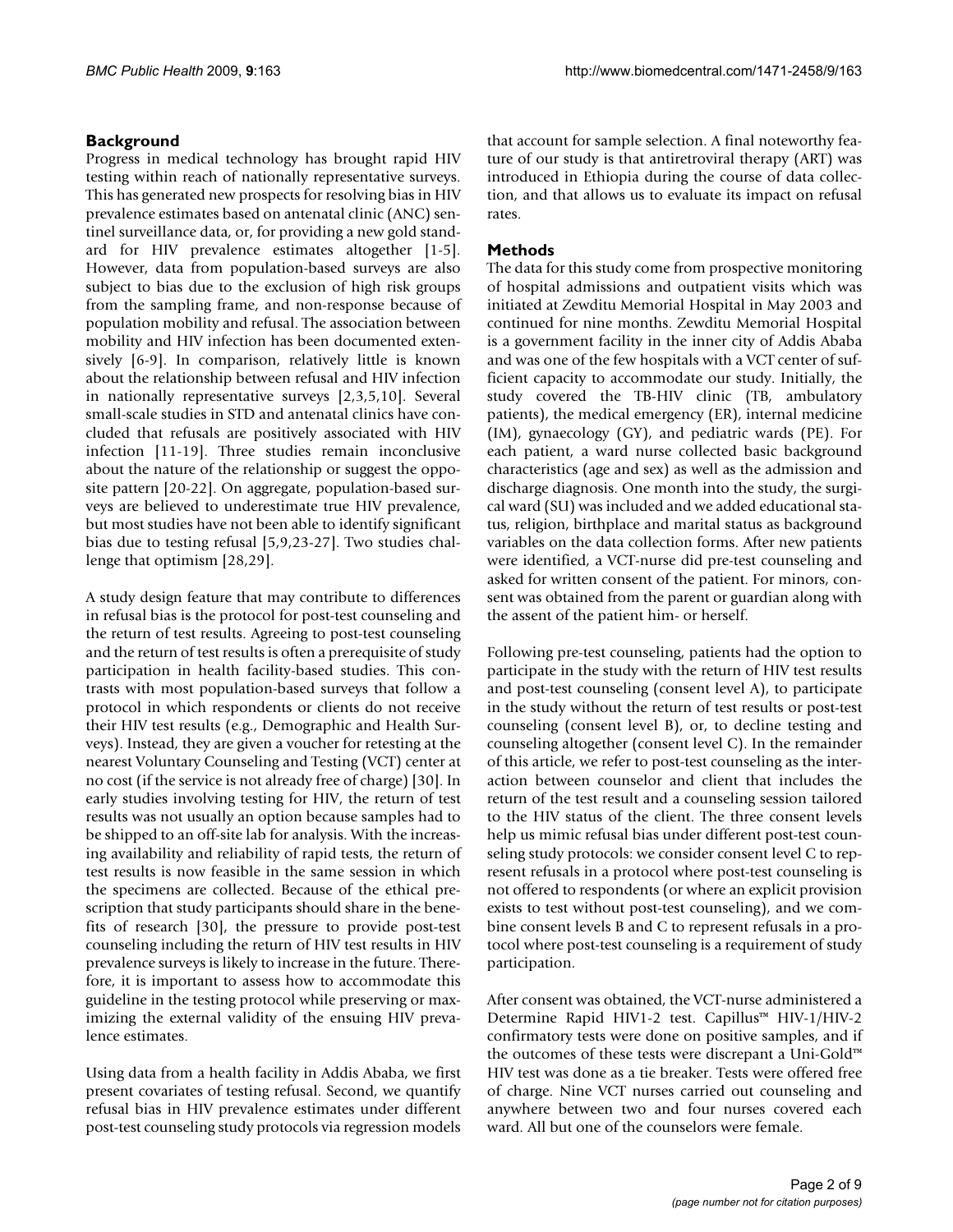To study whether refusals are more common among patients with a higher likelihood of infection, we rely on the admission diagnosis because (1) it is correlated with HIV status, and (2) also observed for patients who were not tested. We use admission rather than discharge diagnosis because it is less likely to be influenced by the test result itself. The availability of information on the medical condition of respondents constitutes an important advantage of a medical facility-based sample. In contrast, most measured traits correlate weakly with HIV status in community-based studies, and that renders assessments of refusal bias in HIV prevalence estimates questionable. The downside of a medical facility-based study is that it is not necessarily representative of the determinants of participation in population-based surveys (e.g., levels of -

undisclosed- prior knowledge of one's HIV status may be higher in a health facility sample, and prior knowledge of HIV positive status has been identified as a source of bias in HIV prevalence estimates [[29](#page-8-14)]). Therefore, our estimates of the degree of refusal bias cannot be extrapolated to general population surveys, but a health facility-based sample is probably satisfying to identify the type of posttest counseling protocol that minimizes bias (i.e., to identify the relative magnitude of refusal bias under different study protocols).

All admission diagnoses were coded using the International Classification of Diseases (ICD-10) [\[31](#page-8-16)]. Coders did not have access to HIV status information. For each entry in Table [1,](#page-2-0) we calculated the HIV prevalence among

<span id="page-2-0"></span>

| Table I: Admission diagnoses and likelihood of infection. Zewditu Memorial Hospital, Addis Ababa (2003–04, age 16 and above) |  |  |  |  |
|------------------------------------------------------------------------------------------------------------------------------|--|--|--|--|
|------------------------------------------------------------------------------------------------------------------------------|--|--|--|--|

|                                                                                            | $%$ HIV+ |             | N ICD-10 code                                                                      |
|--------------------------------------------------------------------------------------------|----------|-------------|------------------------------------------------------------------------------------|
| Diarrhoea and GE of presumed infectious origin                                             | 66.7     |             | 42 A09                                                                             |
| <b>Respiratory TB</b>                                                                      | 69.7     |             | 33 A15-16                                                                          |
| Other TB                                                                                   | 60.0     |             | $15$ AI7-19                                                                        |
| HIV                                                                                        | 100.0    | $2^{\circ}$ | <b>B2</b>                                                                          |
| Malaria                                                                                    | 17.1     |             | 35 B50-54                                                                          |
| Herpes zoster, oral candiasis, toxoplasmosis and PCP                                       | 94.7     |             | 38 B02, B37, B58-59                                                                |
| Other infectious and parasitic diseases                                                    | 14.0     |             | 43 A01, A03, A07, A30, A35, A41, A63-64, A68, A75, A82, B45                        |
| Neoplasm's of breast, cervix, uterus and leiomyoma                                         | 14.6     |             | 48 C50, C53-55, D25-26                                                             |
| Other neoplasms (benign and malignant)                                                     | 0.0      |             | 25 C0, C2-4, C51-52, C56-58, C6-9, D0, D22-24, D3-4                                |
| Thyroid disorders                                                                          | 9.9      | 71.         | E00-05                                                                             |
| Diabetes and hypoglycemia                                                                  | 11.1     |             | 27 E10-E16                                                                         |
| Diseases of the nervous system (mainly meningitis)                                         | 35.7     | 14.         | G00, G03-04, G25, G40, G54                                                         |
| Hypertension                                                                               | 7.1      |             | 28 110-113                                                                         |
| Hypotension                                                                                | 61.9     | 21          | 195                                                                                |
| Other diseases of the circulatory system                                                   | 6.7      | 45          | 105, 109, 115, 121, 131, 138, 149–51, 161, 163–64, 180, 183–184, 186,<br>188       |
| Pneumonia                                                                                  | 30.6     |             | 36   18                                                                            |
| Other diseases of the respiratory system                                                   | 26.9     |             | 26 JII, J44-46, J86, J90, J93-94, J98                                              |
| Gastritis and other diseases of the oesophagus, stomach and<br>duodenum                    | 15.0     |             | 60 K27, K29-31                                                                     |
| Diseases of the appendix                                                                   | 9.0      | 78          | K35, K37-38                                                                        |
| Hernia and intestinal obstruction                                                          | 5.7      |             | 70 K40, K42-43, K46, K56                                                           |
| Cholelithiasis and diseases of the pancreas                                                | 6.1      |             | 132 K80, K82, K85-K86                                                              |
| Other diseases of the digestive system                                                     | 15.8     |             | 38 K04, K12, K60, K62-63, K65-66, K72-73, K75-76, K83, K91-<br>93                  |
| Diseases of the skin and subcutaneous tissue                                               | 22.2     |             | 9 L.M                                                                              |
| Glomerular diseases and diseases of the urinary system                                     | 13.6     |             | 22 N <sub>0</sub> -3                                                               |
| Diseases of male genital organs                                                            | 2.6      | 38          | N <sub>4</sub>                                                                     |
| Inflammatory diseases of female pelvic organs and disorders of<br>the female genital tract | 20.0     |             | 25 N7-9                                                                            |
| Complications of pregnancy and delivery                                                    | 15.9     | 44          | $\circ$                                                                            |
| Fever of unknown origin                                                                    | 32.7     |             | 104 R50                                                                            |
| Chronic illness                                                                            | 79.3     | 29          | R69                                                                                |
| Symptoms signs and abnormal clinical findings not elsewhere<br>specified                   | 17.5     | 63          | R0-4, R56-58, R62                                                                  |
| External causes and injuries                                                               | 7.7      | 39          | S, T, X                                                                            |
| Other and unknown admission diagnoses                                                      | 12.9     | 3 I         | A80, B19, B56, D5-8, E15, E40-42, E55, E83, E86, E88, K36,<br>P07, Q43, Q53, U, Z4 |
| Total                                                                                      |          | 22.2 1331   |                                                                                    |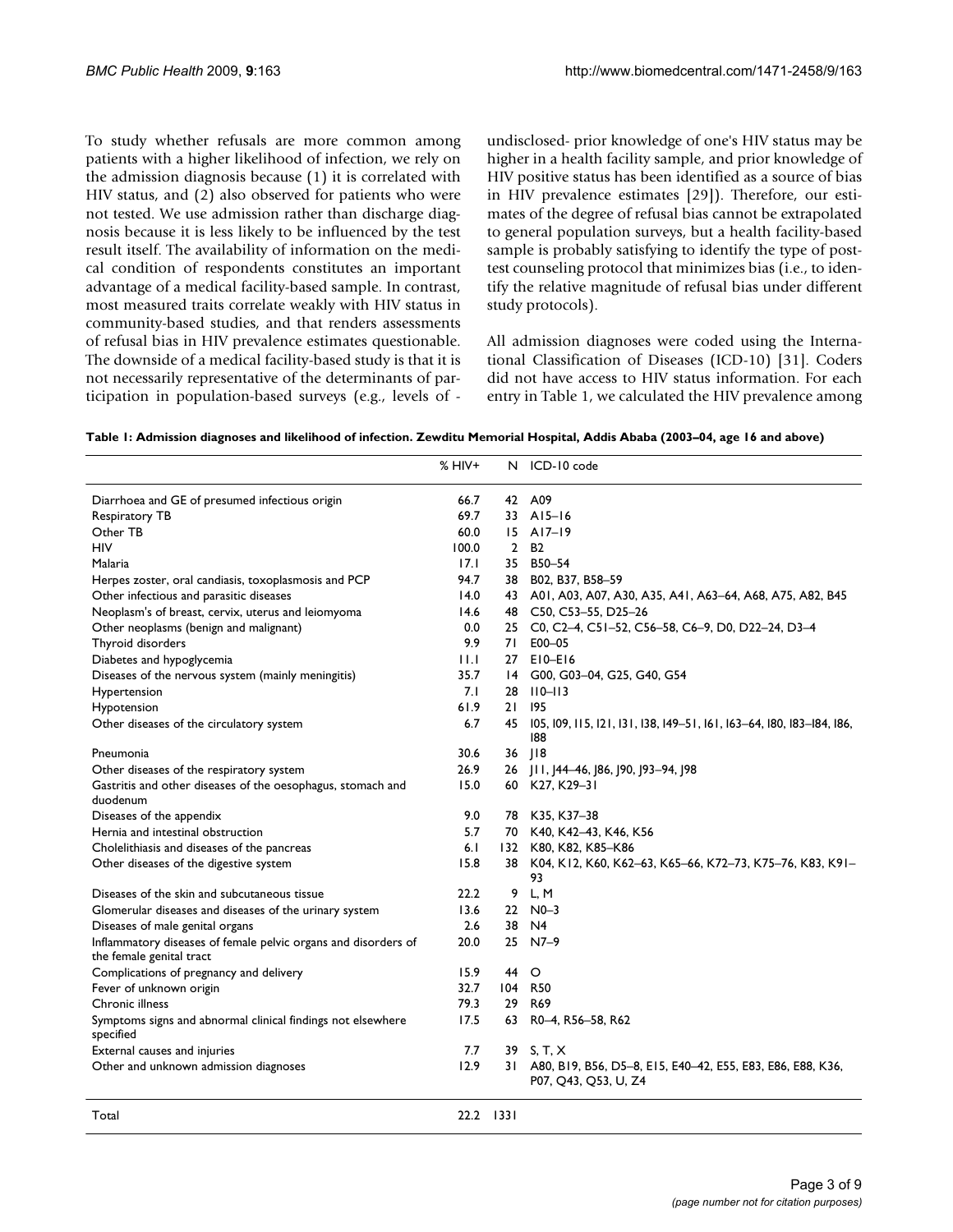those who agreed to test. These percentages measure the likelihood of infection, and are used as a predictor of consent. We thus assume that within each group of conditions listed in Table [1,](#page-2-0) HIV status is not correlated with the willingness to be tested (e.g., that the HIV prevalence in patients with pneumonia is the same for those who accepted and those who refused the test). We use the likelihood of infection variable rather than dummies for the admission diagnoses for simplicity. Substituting one for the other does not change the substantive conclusions from this study. The pseudo  $\mathbb{R}^2$  in a logistic regression of HIV status on the likelihood of infection is 0.25.

The likelihood of infection as measured by the admission diagnosis is first used as a predictor in logistic regression models with the consent level as the outcome. In these models, we verify whether the effect of the infection likelihood persists while controlling for other characteristics of the respondent. In the next step, we estimate refusal bias in HIV prevalence via a comparison of observed HIV prevalence estimates and predicted values generated by Heckman probit models that account for sample selection [[32](#page-8-17)[-34](#page-8-18)]. The Heckman sample selection model corrects for the possibility that HIV prevalence is different in respondents who refuse testing. More formally, the Heckman sample selection model is a two-equation model consisting of a regression and a selection equation that are simultaneously estimated. The regression equation predicts HIV status:  $y = X\beta + u_1$  where X is a vector of covariates. The selection equation specifies that HIV status is only observed if  $Z\gamma + u_2 > 0$ . In this equation Z stands for a vector of characteristics that affect consent for HIV testing. The error terms in both equations are assumed to be normally distributed. Ordinary probit estimates of the parameters in the regression equation are biased when  $\rho$ (the correlation between  $u_1$  and  $u_2$ ) is not zero. The Heckman selection model lets us use information for patients who refused the HIV test (e.g., counselor, admission diagnosis, and other sociodemographic background characteristics) to improve estimates of parameters in the regression model, and thus improve estimates of HIV prevalence (i.e., the mean predicted value).

We limit the study population in four respects. The first set of excluded cases is multiple admissions of the same individual. We only consider first admissions because higher order admission diagnoses might be influenced by the test outcome at first visit, and thus introduce problems of reverse causality. For the same reason, we exclude individuals who volunteered their HIV status. The third excluded category is patients under 16 years old, primarily because we wish to restrict our study population to an age range that is common in seroprevalence surveys. The TB/HIV clinic constitutes another special case. HIV testing is standard practice in diagnosing patients of the TB/HIV clinic and some are referred to it precisely for that reason. The TB/HIV clinic of Zewditu Memorial Hospital was also one of the pioneering ART facilities in Ethiopia, which contributes to the (self-) selection of patients.

# *Ethics*

The study protocol was approved by the Research and Publications Committee of the Addis Ababa University Faculty of Medicine and received ethics clearance from the Ethiopian Science and Technology Agency, and the Institutional Review Board of the University of Pennsylvania. Written informed consent was obtained for administering and using the HIV test results for research purposes. No individual informed consent was requested for using (anonimized) background characteristics and the admission diagnosis of patients who refused the HIV test.

# **Results**

# *Study descriptives*

In total 2719 individuals were approached. After excluding the TB/HIV clinic patients and those under 16 years, 1650 cases were retained (Table [2](#page-3-0)). Fifty-four of them were discharged prior to testing and 49 already knew their HIV status. These cases are omitted from further analysis. Of all patients approached, 86.1% consented to testing (consent levels A and B), and 75.5% chose testing followed by a post-test counseling session (consent level A). The percentage of total refusals (13.9%, consent level C) is of the same magnitude as those observed in the DHS involving serostatus testing in Mali, Kenya and Zambia

<span id="page-3-0"></span>**Table 2: Consent for testing and HIV status (Zewditu Memorial Hospital, Addis Ababa, 2003–04)**

|                                                  | Freg. | Column % | Study participants (column %) | HIV prevalence |
|--------------------------------------------------|-------|----------|-------------------------------|----------------|
| Consent level A (testing & post-test counseling) | I 168 | 70.8     | 75.5                          | 27.5           |
| Consent level B (testing only)                   | 164   | 9.9      | 10.6                          | 49.6           |
| Consent level C (total refusal)                  | 215   | 13.0     | 13.9                          | unknown        |
| Known HIV status                                 | 49    | 3.0      | excluded                      | 81.8           |
| Discharged/expired prior to testing              | 54    | 3.3      | excluded                      |                |
| Total                                            | 1650  | 100      |                               |                |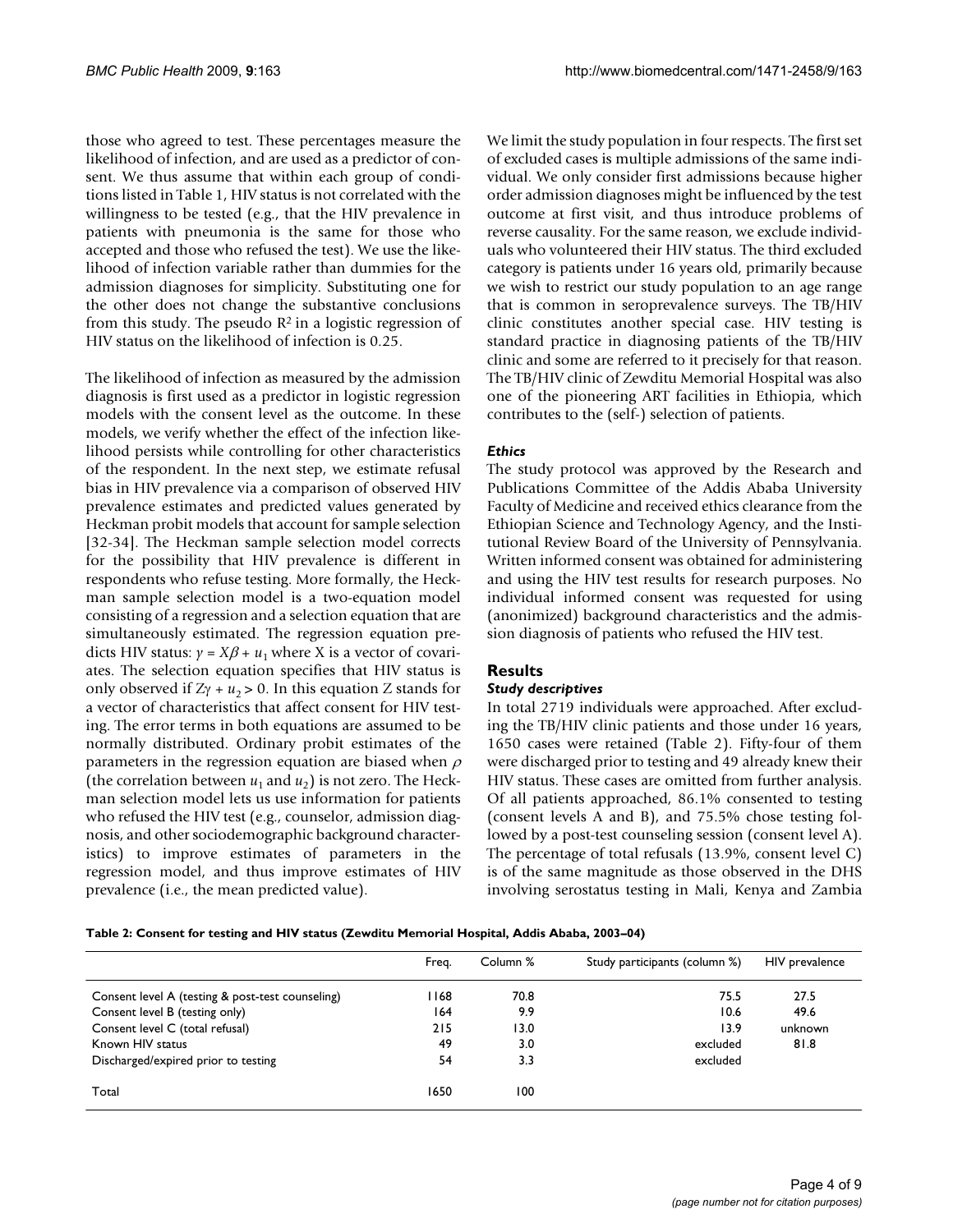[[5\]](#page-8-1). Of those in consent levels A and B, 29.7% tested positive. The share of positives is markedly higher among those who declined post-test counseling (consent level B, 49.6%) compared to those who agreed to testing and post-test counseling (consent level A, 27.5%).

#### *Covariates of consent*

Table [3](#page-4-0) shows associations between patients' background characteristics and consent. A three-category variable for religion (Orthodox Christian, Muslim and other), and a dichotomous variable for place of birth (Addis Ababa versus elsewhere) are weak and statistically insignificant predictors of consent and therefore not shown. The age effects are suggestive of an inverse U-shaped pattern with refusals peaking in middle-aged adults. Refusal rates also co-vary by marital and educational status. The most pronounced variability in consent is, however, not by patient characteristics, but by ward and counselor. The first is possibly related to the reason for admission (and thus HIV status), but could be confounded by the variable success of counselors in enrolling study participants. Several counselors have refusal rates (consent level C) below 10%. For others, the refusal rate varies between 20 and 43%. Refusals also declined following the introduction of ART.

Particularly relevant for the analysis of bias in HIV-prevalence estimates is the association between the likelihood of infection and refusal: consent for testing and post-test counseling (consent level A) drops from over 83% in patients with the lowest likelihood of infection to just under 70% among those with the highest likelihood of infection. This is partly compensated by an increasing share of patients who consented to testing without post-

<span id="page-4-0"></span>

| (Zeveldit Memorial Holopital Addis Addis Addis Ababa, 2003–04) Table 3: Covariates Of 2003–04 |  |  |  |
|-----------------------------------------------------------------------------------------------|--|--|--|
|                                                                                               |  |  |  |
|                                                                                               |  |  |  |

|                                                 |       | Consent level (row %) |      |              |                                                   |                |           | Consent level (row %) |       |                |
|-------------------------------------------------|-------|-----------------------|------|--------------|---------------------------------------------------|----------------|-----------|-----------------------|-------|----------------|
| Agea                                            | A     | в                     | C    | Total        | Counselorb                                        |                | A         | В                     | C     | Total          |
| $16 - 19$                                       | 86.0  | 4.7                   | 9.4  | 107          |                                                   | I.             | 57.5      | 13.7                  | 28.8  | 73             |
| $20 - 29$                                       | 73.9  | 11.7                  | 14.5 | 498          |                                                   | $\overline{2}$ | 91.4      | 5.0                   | 3.6   | 303            |
| $30 - 39$                                       | 68.7  | 4.1                   | 17.2 | 396          |                                                   | 3              | 53.6      | 3.6                   | 42.9  | 28             |
| $40 - 49$                                       | 77.3  | 9.7                   | 13.0 | 247          |                                                   | 5              | 73.2      | 26.8                  | 0.0   | 41             |
| $50 - 59$                                       | 77.5  | 10.6                  | 12.0 | 142          |                                                   | 6              | 0.0       | 0.0                   | 100.0 | $\overline{2}$ |
| $60+$                                           | 85.9  | 3.9                   | 10.3 | 156          |                                                   | 7              | 98.5      | 0.3                   | 1.2   | 322            |
| Pearson Chi <sup>2</sup> (10) = 28.99 p < .01   |       |                       |      |              |                                                   | 8              | 63.1      | 16.6                  | 20.3  | 728            |
| Missing                                         | 100.0 | 0.0                   | 0.0  | I.           |                                                   | 9              | 56.0      | 10.0                  | 34.0  | 50             |
|                                                 |       |                       |      |              | Pearson Chi <sup>2</sup> (14) = 276.27, $p < .01$ |                |           |                       |       |                |
| <b>Education</b>                                |       |                       |      |              |                                                   |                |           |                       |       |                |
| <b>Illiterate</b>                               | 82.3  | 10.2                  | 7.5  | 362          | Ward                                              |                |           |                       |       |                |
| I-6 <sup>th</sup> grade                         | 76.5  | 11.8                  | 11.8 | 272          | ER                                                |                | 76.2      | 13.9                  | 9.9   | 625            |
| 7-12th grade                                    | 76.0  | 11.0                  | 13.0 | 607          | GY                                                |                | 55.2      | 9.5                   | 35.3  | 201            |
| $>12th$ grade                                   | 61.2  | 10.9                  | 27.9 | 129          | IM.                                               |                | 57.7      | 20.6                  | 21.7  | 97             |
| Pearson Chi <sup>2</sup> (8) = 37.46 $p < .01$  |       |                       |      |              | SU                                                |                | 84.I      | 6.1                   | 9.8   | 624            |
| Missing                                         | 68.9  | 7.9                   | 23.2 | 177          | Pearson Chi <sup>2</sup> (6) = 134.44, $p < .01$  |                |           |                       |       |                |
| <b>Marital status</b>                           |       |                       |      |              | Study month <sup>a</sup>                          |                |           |                       |       |                |
| Single                                          | 78.6  | 11.6                  | 9.8  | 481          | Prior to ART                                      |                | 64.0      | 16.2                  | 19.8  | 445            |
| Mar                                             | 76.5  | 9.0                   | 14.6 | 769          | Since ART                                         |                | 80.1      | 8.4                   | 11.5  | 1,102          |
| Div/wid                                         | 69.5  | 17.8                  | 12.7 | $ $ $ $ 8    | Pearson Chi <sup>2</sup> (2) = 44.72, $p < .01$   |                |           |                       |       |                |
| Pearson Chi <sup>2</sup> (4) = 14.49, $p < .01$ |       |                       |      |              |                                                   |                |           |                       |       |                |
| Missing                                         | 67.0  | 10.1                  | 22.9 | 179          | Gender                                            |                |           |                       |       |                |
|                                                 |       |                       |      |              | Female                                            |                | 75.3      | 9.9                   | 14.7  | 876            |
| Likelihood of infection <sup>a</sup>            |       |                       |      |              | Male                                              |                | 75.7 11.5 |                       | 12.8  | 671            |
| $≤7.49$                                         | 83.5  | 6.4                   | 10.1 | 376          | Pearson chi <sup>2</sup> (2) = 1.86, $p = 0.40$   |                |           |                       |       |                |
| $7.5 - 14.9$                                    | 79.0  | 8.6                   | 12.5 | 409          |                                                   |                |           |                       |       |                |
| $15.0 - 29.9$                                   | 69.4  | 10.6                  | 20.0 | 376          |                                                   |                |           |                       |       |                |
| $\geq 30$                                       | 69.9  | 16.9                  | 13.3 | 385          |                                                   |                |           |                       |       |                |
| Pearson Chi <sup>2</sup> (6) = 44.05, $p < .01$ |       |                       |      |              |                                                   |                |           |                       |       |                |
| Missing                                         | 0.0   | 100.0                 | 0.0  | $\mathbf{I}$ |                                                   |                |           |                       |       |                |

Notes:

a In the regression models in Tables 4 and 5, age is defined in terms of single year age groups and study month is coded 0 for the period prior to the introduction of ART and consecutive numbers for months that followed. HIV likelihood is used as the proportion HIV+ for each ICD-10 entry in Table 1. The other variables are defined as shown in the table.

b Counselor #4 only worked in the TB/HIV clinic and omitted from this table and any subsequent analysis. Counselor 6 worked primarily in the pediatrics ward.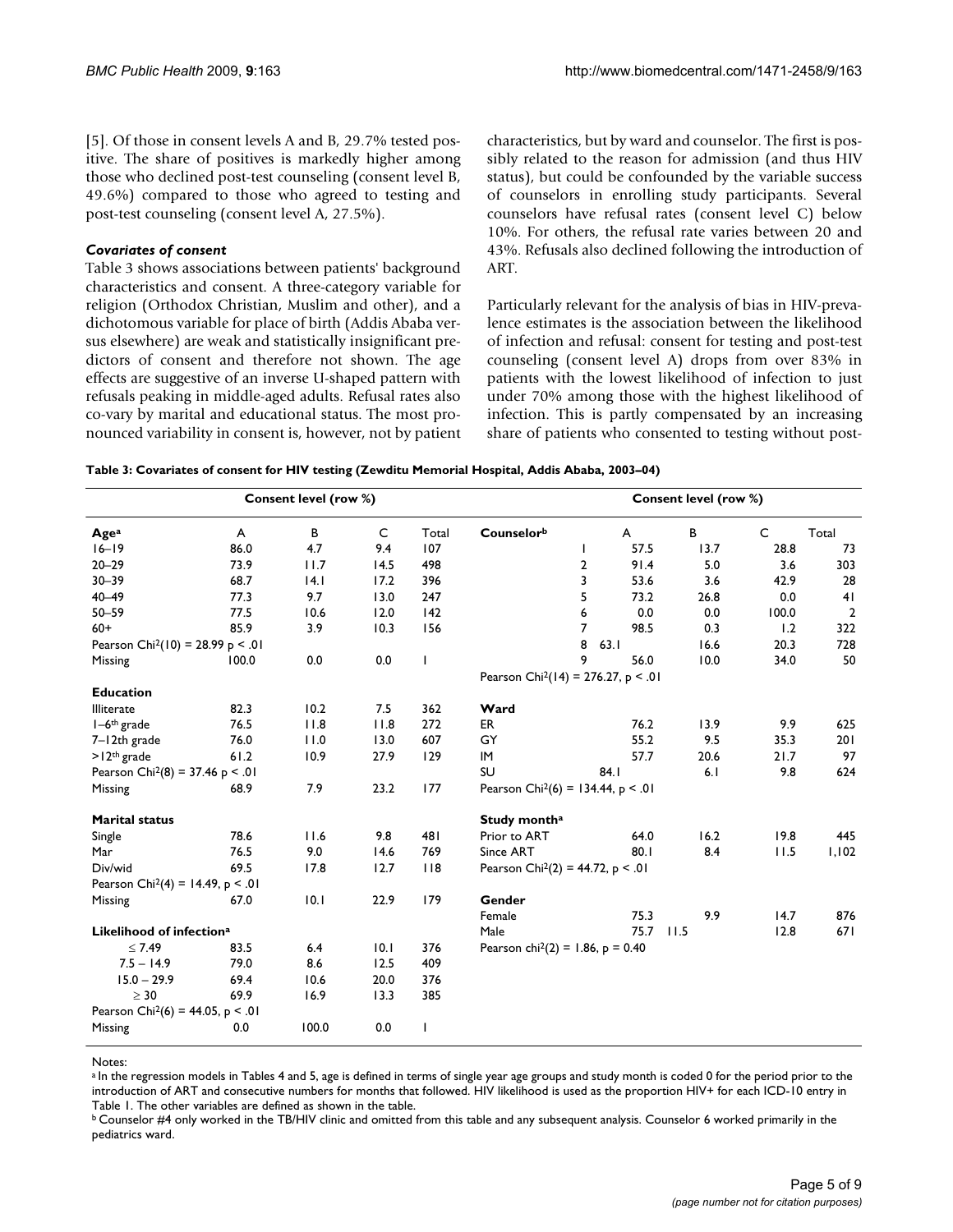test counseling (consent level B) as the likelihood of infection increased.

To explore the relationship between refusal and its predictors in a multivariate context, we use logistic regression models with the consent level as the outcome of interest (Table [4\)](#page-5-0). In the first binary logistic model (consent levels B and C versus A), the likelihood of being HIV positive is correlated with consent for testing and post-test counseling and highly significant: for each percentage point increase in the likelihood of infection, the odds to consent to testing and post-test counseling (consent level A) decrease by 1.5%. The analysis also confirms that counselors had variable success in obtaining consent. Of further interest is that refusals gradually declined following the introduction of ART. In Model 2, we introduce a number of additional control variables (i.e., ward of admission, male gender, age, educational level and mari-

#### <span id="page-5-0"></span>**Table 4: Binary and multinomial logistic regressions predicting refusal of testing for HIV (Zewditu Memorial Hospital, Addis Ababa, 2003–04)**

|                                      | Binary logistic regression predicting refusal<br>(exp(b) or odds ratios) |                | Multinomial logistic regression predicting refusal<br>(exp(b) or relative risk ratios) |                |                |                |
|--------------------------------------|--------------------------------------------------------------------------|----------------|----------------------------------------------------------------------------------------|----------------|----------------|----------------|
|                                      |                                                                          | B & C versus A | B versus A                                                                             | C versus A     | B versus A     | C versus A     |
|                                      | Model I                                                                  | Model 2        |                                                                                        | Model 3        |                | Model 4        |
| Likelihood of infection              | $1.01**$                                                                 | $1.01**$       | $1.02**$                                                                               | $1.01***$      | $1.01**$       | $1.01**$       |
| Counselor (vs #1)                    |                                                                          |                |                                                                                        |                |                |                |
| Counselor 2                          | $0.07**$                                                                 | $0.07**$       | $0.12**$                                                                               | $0.05***$      | $0.06**$       | $0.09**$       |
| Counselor 3                          | 0.46                                                                     |                | $0.09**$                                                                               | 0.71           | ÷.             |                |
| Counselor 5                          | 0.50                                                                     | 0.33           | 1.58                                                                                   | $\overline{a}$ | 1.48           |                |
| Counselor 6                          |                                                                          | $\blacksquare$ | $\overline{\phantom{a}}$                                                               | $\blacksquare$ | $\blacksquare$ | $\blacksquare$ |
| Counselor 7                          | $0.01^{*\!*}$                                                            | $0.01**$       | $0.01**$                                                                               | $0.02**$       | $0.00**$       | $0.01**$       |
| Counselor 8                          | $0.46**$                                                                 | 0.44           | 0.56                                                                                   | $0.42**$       | 0.26           | 0.68           |
| Counselor 9                          | 0.65                                                                     | 0.56           | 0.43                                                                                   | 0.78           | 0.38           | 0.76           |
| Study month (vs period prior to ART) | $0.82**$                                                                 | $0.81**$       | $0.78**$                                                                               | $0.84**$       | $0.73**$       | $0.88*$        |
| Ward (vs ER)                         |                                                                          |                |                                                                                        |                |                |                |
| GY                                   |                                                                          | 1.23           |                                                                                        |                | 0.44           | $2.68**$       |
| IM                                   |                                                                          | 1.42           |                                                                                        |                | 0.56           | $2.73**$       |
| SU                                   |                                                                          | 0.83           |                                                                                        |                | 0.60           | 1.04           |
| Male                                 |                                                                          | $1.96**$       |                                                                                        |                | $1.68**$       | $2.30**$       |
| Age                                  |                                                                          | 1.05           |                                                                                        |                | $1.13***$      | 1.02           |
| Age squared                          |                                                                          | .999*          |                                                                                        |                | .998**         | 1.00           |
| Education (vs no schooling)          |                                                                          |                |                                                                                        |                |                |                |
| Grade I-6                            |                                                                          | 1.33           |                                                                                        |                | 1.16           | 1.57           |
| Grade 7-12                           |                                                                          | 1.27           |                                                                                        |                | 0.79           | $1.95**$       |
| $> 12$ <sup>th</sup> grade           |                                                                          | $1.70*$        |                                                                                        |                | 0.82           | $2.85**$       |
| Marital status (vs never married)    |                                                                          |                |                                                                                        |                |                |                |
| Married                              |                                                                          | $1.44*$        |                                                                                        |                | 1.15           | $1.71**$       |
| Sep/Div/Wid                          |                                                                          | $1.92*$        |                                                                                        |                | 1.78           | 2.03           |
| N                                    | 1544                                                                     | 1357"          |                                                                                        | 1546           |                | 1359           |
| LR chi <sup>2</sup> (df)             | 354.57(8)                                                                | 364.68(18)     |                                                                                        | 406.49(18)     |                | 453.04(38)     |
| Prob > chi <sup>2</sup>              | 0.00                                                                     | 0.00           |                                                                                        | 0.00           |                | 0.00           |
| Pseudo R <sup>2</sup>                | 0.21                                                                     | 0.25           |                                                                                        | 0.18           |                | 0.24           |
| Log likelihood                       | $-680.93$                                                                | $-554.13$      |                                                                                        | $-917.05$      |                | $-732.04$      |

Notes:

\* p ≤ .10; \*\* p ≤ .05

See Table 3 and the notes to that table for a definition of the explanatory variables. Other variables that were controlled for, but omitted in the final models because they lack statistical significance are: birth region (Addis Ababa versus other); religion (Orthodox Christian versus other); a squared term for likelihood of infection; an interaction between the likelihood of infection and study month; an interaction between birth region and sex. Because education and marital status were only introduced as additional variables in the second month of the study, models two and four are based on fewer cases.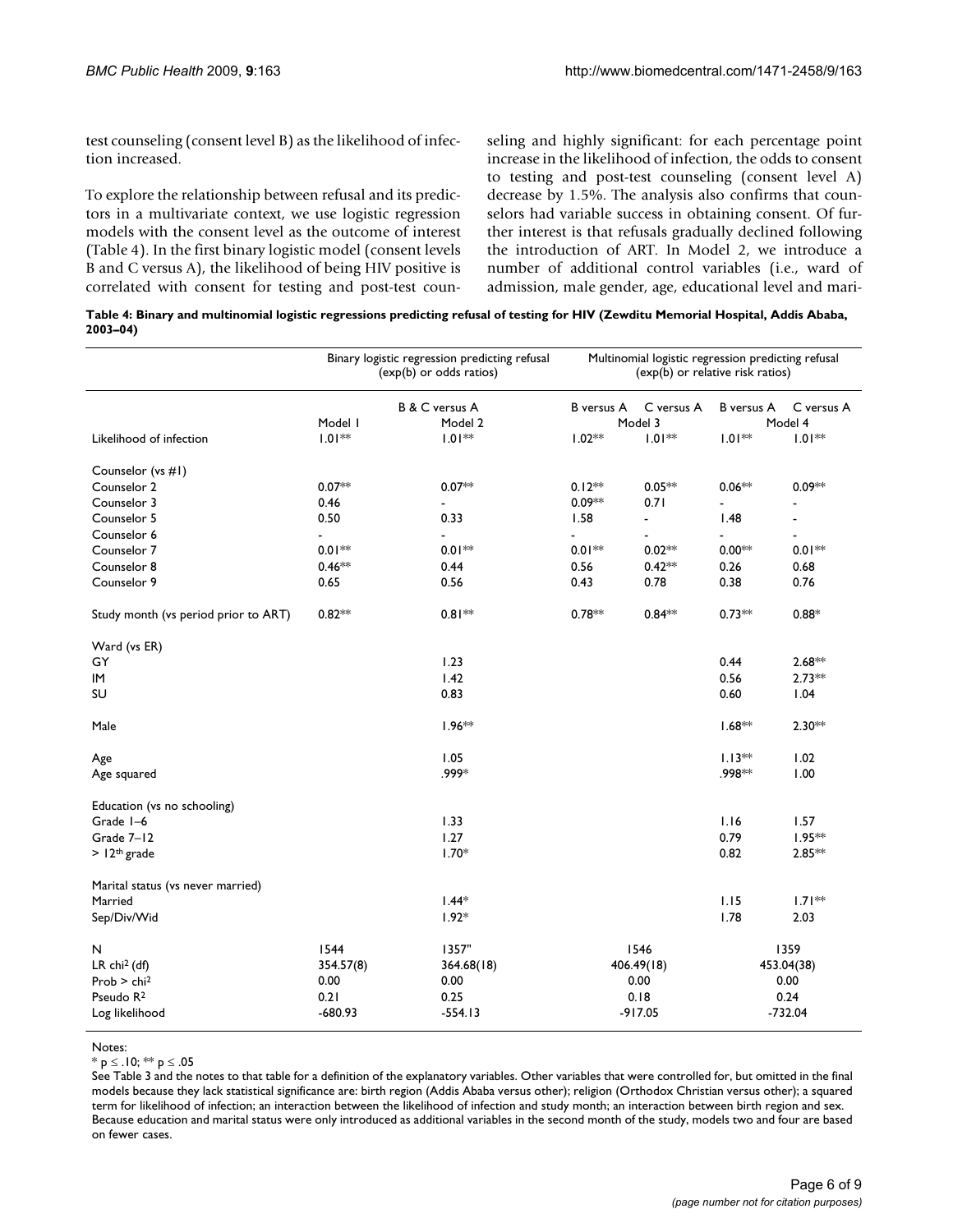tal status). The odds to consent to testing and post-test counseling are twice as high for women as for men. The quadratic effect of age corroborates the curvilinear relationship between age and consent described in Table [3.](#page-4-0) Those with higher educational status are less likely to participate in testing, which also supports the bivariate results. In terms of marital status, singles are most likely to consent to testing and post-test counseling. The parameter estimates for the infection likelihood, counselor, and study month, however, hardly change in the presence of these controls.

Breaking down the outcome by level of consent (models 3 and 4) changes little in terms of the substantive conclusions compared to the binary logistic regression models. The most noteworthy differences are that age is a weak predictor of total refusal (consent level C versus A), and that educational status does not have an effect in the equation predicting testing without versus testing with posttest counseling (consent level B versus A). The parameters for marital status point in the same direction as in the binomial model but vary in their significance level.

### *Bias in HIV prevalence estimates*

To quantify refusal bias in HIV prevalence estimates, we turn to Heckman sample selection models of HIV prevalence. We use a Heckman probit model to generate predicted values of HIV prevalence, and compare these with estimates from standard probit models. All explanatory variables in models 2 and 4 of Table [4](#page-5-0) are used in the selection equation of the Heckman model. The Heckman regression equation predicting HIV status includes age, a squared term for age, sex, the likelihood of being HIV positive, and marital status. These variables are of little substantive interest in this study, and are simply chosen to maximize the predictive power of the regression equation. Table [5](#page-6-0) presents HIV prevalence estimates based on standard probit models and Heckman probit models under different scenarios. The bottom row shows the likelihood ratio (LR) test for the hypothesis that the error terms in the regression and selection equations are uncorrelated ( $H_0$ :  $\rho$  $= 0$ ), or, in other words, that selection bias in negligible.

In the first column we present a simple empirical test of the Heckman model. Here we assume that we do *not* have information on HIV status for those who agreed to test but declined post-test counseling (consent level B), and we predict HIV prevalence in the sample consisting of individuals in consent levels A and B only using an ordinary probit model and a probit model that accounts for sample selection. Because we know the HIV prevalence in the total sample, we can compare the probit estimates with observed HIV prevalence. The ordinary probit estimate of HIV prevalence is 17.7%, the selection model establishes HIV prevalence at 23.1%, and the true or observed value is 22.2%. Heckman estimates are thus more accurate than standard probit estimates of HIV prevalence. The LR test confirms that selection bias is significant.

It is noteworthy that  $\rho = 0$  for a Heckman model that only includes basic sociodemographic background characteristics (sex, age, marital status, and education) in the selection equation (not shown). That model also underestimates HIV prevalence. Adding counselor to the selection equation renders  $\rho \neq 0$ , but significantly overestimates HIV prevalence. Inclusion of information on the health status of patients – an indicator that correlates well with HIV status and consent for testing – thus considerably improves Heckman predictions of HIV prevalence. This sensitivity analysis confirms an earlier finding that the validity of Heckman estimates are subject to the specification of the selection equation [[34\]](#page-8-18). The specification used in this application, however, produces good estimates of HIV prevalence.

<span id="page-6-0"></span>**Table 5: Comparison of HIV seroprevalence estimates based on standard probit models and models accounting for sample selection under various scenarios (Zewditu Memorial Hospital, Addis Ababa, 2003–04)**

|                         |                                                | Scenario                                              |                                                |
|-------------------------|------------------------------------------------|-------------------------------------------------------|------------------------------------------------|
|                         | Test of Heckman model <sup>a</sup>             | Post-test counseling is required                      | Post-test counseling is optional               |
| E(HIV% – Probit)        | 17.7<br>$(16.4 - 19.1)$                        | 17.8<br>(16.6–19.1)                                   | 21.4<br>$(20.2 - 22.7)$                        |
| E(HIV% – Heckman)       | 23.1<br>$(21.7 - 24.4)$                        | 23.4<br>$(22.1 - 24.7)$                               | 23.7<br>$(22.4 - 25.0)$                        |
| Observed HIV%           | 22.2<br>$(19.9 - 24.4)$                        | unknown                                               | unknown                                        |
| Sample                  | Consent groups A and B                         | All consent groups                                    | All consent groups                             |
| Assumption              | HIV status in consent group B is<br>unobserved | HIV status in consent groups B and C is<br>unobserved | HIV status in consent group C is<br>unobserved |
| LR test $H_0: \rho = 0$ | p < .01                                        | p < .01                                               | $p = .07$                                      |

Notes: 95%- CI are reported between brackets. Using dummies for admission diagnosis rather than the likelihood of infection in these regressions hardly changes the estimated prevalence rates though one of the selection models did not converge.

a In the first column, we assume that HIV status in consent group B is unknown, and compare the ordinary Probit and Heckman selection model estimate with the true or observed value of HIV prevalence.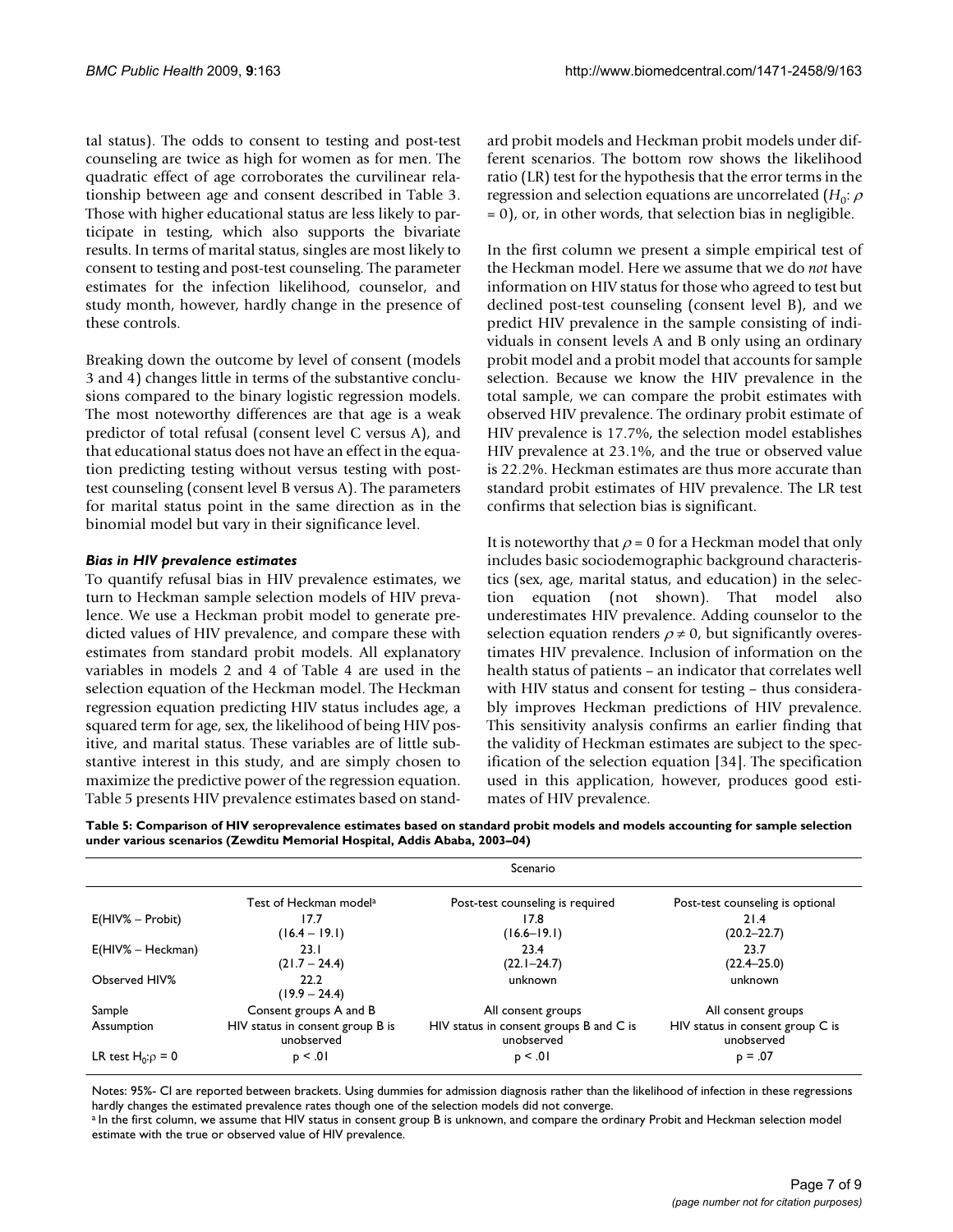The last two columns compare HIV estimates for two plausible study protocols. Bias in prevalence estimates is substantial if response is dichotomized into refusal or full participation without the option of testing without posttest counseling (column 2). This scenario is most typical for clinical intervention studies. Bias is much smaller, and only marginally statistically significant, when the study protocol explicitly allows participants to opt out of posttest counseling and the return of HIV test results. This is shown in the third column. This scenario is more typical for population-based serosurveys.

# **Discussion**

Our analyses establish that consent for testing is correlated with the likelihood of HIV infection (assessed in terms of the diagnosis at admission): patients who agree to testing with or without post-test counseling (consent levels A and B) are less likely to be infected than those who refuse an HIV test (consent level C). This relationship implies that testing refusal constitutes a potential source of bias in HIV prevalence estimates. Regression methods that account for sample selection confirm this, but qualification is required in two respects. First, our study is based on a hospital population and demands confirmation in a more general sample. Second, much seems to depend on the study protocol and informed consent procedures. In this sample, bias is limited if respondents are offered the opportunity to opt out of post-test counseling and the return of test results.

Because most population-based surveys utilize a testing protocol that does not necessarily involve post-test-counseling and the return of test results, they are less likely to be affected by refusal bias than studies where post-test counseling is a requirement for study participation. This does not mean, however, that HIV prevalence estimates from population-based serosurveys are free of bias. First, we identified marginally significant bias under the assumptions of a protocol whereby test results are not returned to respondents. Second, bias may result from other sources than those studied here (e.g., limitations of the sampling frame and other forms of non-response).

Although this paper has focused on the relationship between the likelihood of infection and consent for testing, it is not the most important predictor of consent. The largest variation in consent is produced by the counselors, which suggests that studies interested in minimizing nonresponse must be careful in the selection and training of their fieldwork team. Unfortunately our study was not designed to assess the possible reasons for the variable study enrollment rates by counselor (e.g., via the randomization of counselors across wards). We have no reason, however, to suspect significant bias in HIV prevalence estimates due to variability in consent attributable to counselors. Another covariate of consent is the availability of ART. In our study, the odds to consent for testing and counseling increased by about 20% per month following the launch of a governmental ART program. The absence of a control group, however, does not allow us to exclude other factors that may be responsible for this association. The finding that patients are more likely to agree to testing once treatment becomes available is nonetheless plausible, and confirms findings from another observational study [\[35](#page-8-19)].

# **Conclusion**

The protocol for post-test counseling and the return of HIV test results to study participants is an important determinant of consent for testing, and should be carefully evaluated in studies that wish to minimize refusal bias in HIV prevalence surveys. For the sake of scientific accuracy, it is recommended to provide a modality to test without post-test counseling when introducing the study protocol to respondents. In studies where there is a long wait between testing and the availability of test results, this is often a de-facto option. As technological advances in rapid testing methods reduce the waiting time, however, this will become a consideration of increasing importance. To date, most population-based serosurveys have followed a protocol that did not involve the return of HIV test results. To the extent that our findings can be extrapolated to non health facility-based settings, this study suggests that in doing so, these surveys have avoided a potentially important source of bias. Finally, we find that the availability of ART is likely to reduce refusal rates, and thus the potential for refusal bias.

# **Competing interests**

The authors declare that they have no competing interests.

# **Authors' contributions**

The data collection protocol was developed by TA, ES, and YB. TA supervised fieldwork. GR conceived the study and carried out the analysis. TA, GD, YB and ES contributed to the study design. All authors contributed to the interpretation of the data, drafting the manuscript, and approved its final version.

#### **Acknowledgements**

This study has been made possibly with financial support from the AIDS Foundation of Amsterdam (grant #7022), the World Health Organization (OD/TS-07-00275/A21-181-6), and a Hewlett Foundation grant to the University of Colorado at Boulder for the African Population Studies Research and Training Program. We wish to thank the following institutions for their support: the Population Studies Center (University of Pennsylvania), the Public Health Service of Amsterdam (GGD Amsterdam), the Medical Faculty of Addis Ababa University, and the Zewditu Memorial Hospital. We wish to thank the nurses and VCT team for their dedicated work. Admission diagnoses were coded with the assistance of Dr. Abiy Arefeayine and Nurse Misganaw Getaw. Tariqua Tadesse and Yeshi G/Wold oversaw data collection and data entry. We acknowledge the thoughtful comments and